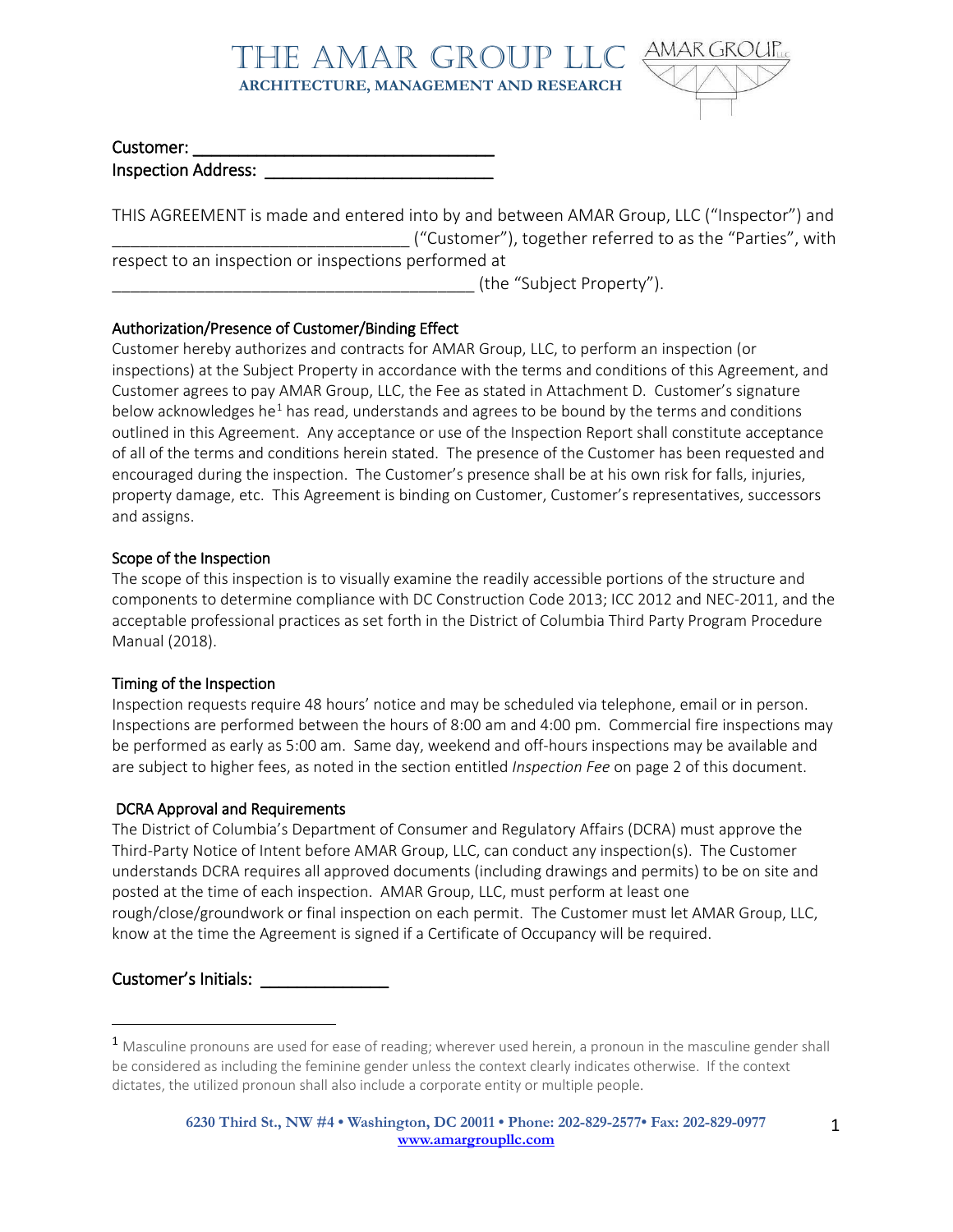

#### Third-Party Inspection Field Report

AMAR Group, LLC, agrees to prepare a Third-Party Inspection Field Report as documentation of the Inspector's observations resulting from his performance of the specified Scope of Inspection. The Third-Party Inspection Field Report is not to be considered an implied or expressed warranty on the Subject Property or its components concerning future use, operability, habitability or suitability.

#### Inspection Fee

The Customer agrees to pay AMAR Group, LLC, the total fee before, the time of inspection. AMAR Group, LLC, will issue an invoice by email and will accept payment in the form of cash, check, wire transfer or credit card (subject to a 4% processing fee). If such payment is not received by the time of the inspection, Customer agrees that AMAR Group, LLC, may choose not to release the Report until full payment is received. Invoices remaining unpaid after thirty (30) days will be subject to late fees of 5% of the outstanding balance per month.

The Inspection Fee is based on a maximum of two (2) hours per inspection. Thereafter, the rate for any inspection is \$250 per additional hour.

Rush requests (less than 24-hours' notice), weekend, and off-hours Inspections are \$550 per visit/per trade (\$350 Inspection fee, plus \$200 rush/weekend/off-hours fee).

The following information attached to this Agreement is part of the Agreement and incorporated by reference. Together, these documents represent the entire agreement between the parties. In the event any provision is held to be unenforceable, it shall be severed from the Agreement and the remaining provisions shall be fully enforced: Attachment A, *Standard Terms and Conditions*; Attachment B, *Scope of Work*; Attachment C, *Contact Information*; and Attachment D, *Fee Schedule*.

I acknowledge that I have read, understand and accept the terms, conditions and limitations as outline in this Property Inspection Agreement and its attachments.

Customer's Printed Name:

Customer's Signature: \_\_\_\_\_\_\_\_\_\_\_\_\_\_\_\_\_\_\_\_\_\_\_\_\_\_\_\_ Date: \_\_\_\_\_\_\_\_\_\_\_\_\_\_\_\_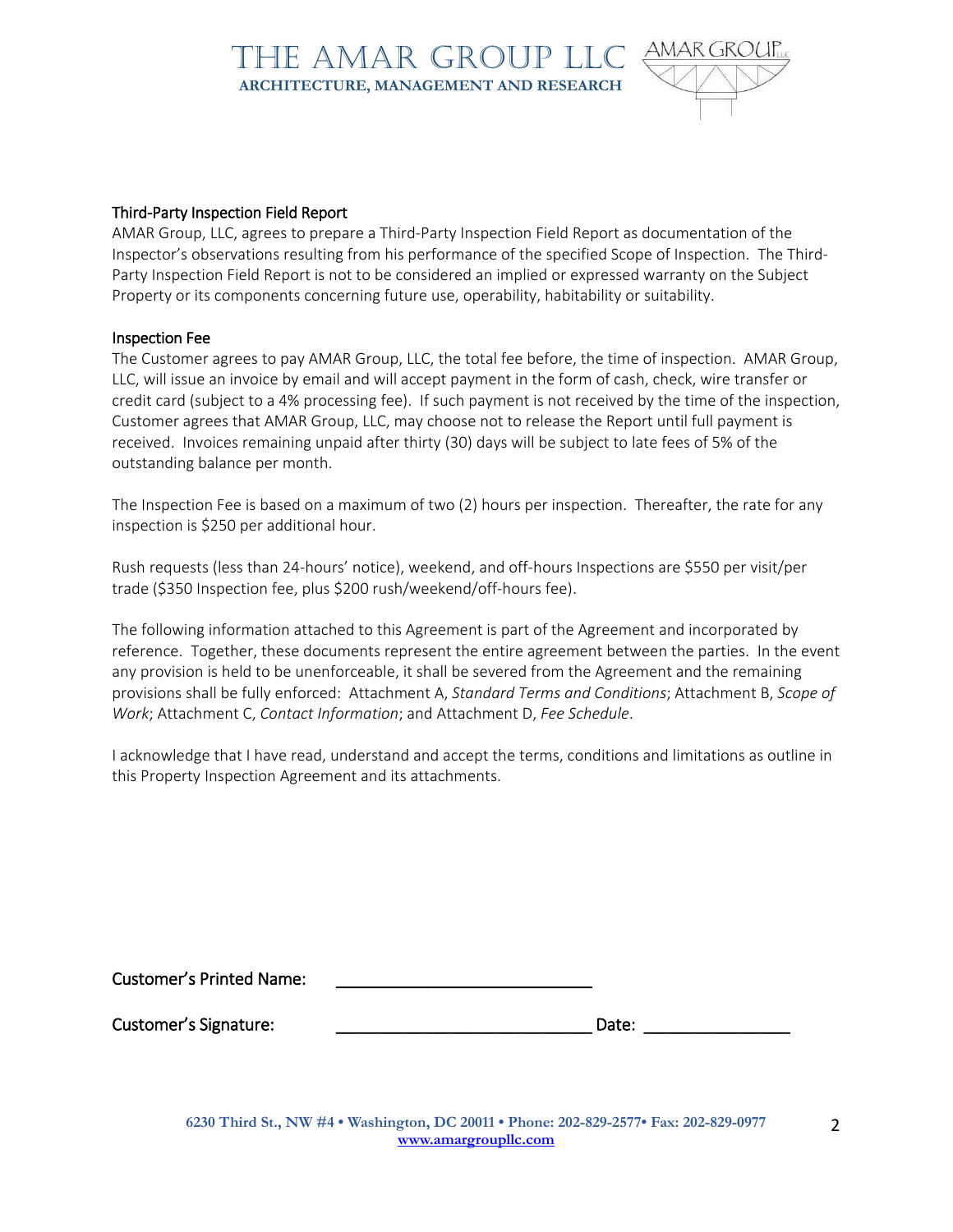

## Attachment A Standard Terms and Conditions

#### Client's Responsibilities

Client shall provide information for the project necessary for the third-party inspection to be conducted, recognizing that the Inspector will rely on completeness and accuracy of the provided information to conduct the inspection(s). The information requested in Attachment C must be completed in its entirety before the inspection will be conducted.

#### Safety

The Inspector cannot light pilot lights, activate the main water, gas or electrical controls, energize electrical circuits which are off, remove panel, or operate any controls other than user controls which are normally operated by the building occupants, nor can the Inspector move items in order to gain access to an area or component. Decisions relating to safety are at the Inspector's discretion, but they are specifically prohibited from climbing on roofs during high winds, roofs that are slippery or high pitched, or entering areas in which potentially dangerous pets are contained.

#### Accessibility and Non-inspection

When inspection of any system or component is limited or is designated as not inspected due to inaccessibility or for any other reason, the Customer must understand that condition affection the structure, systems or component may be present. Therefore, it is strongly recommended that the Customer take additional measures to examine the areas or items. Additional trips for reinspection, or to perform or complete an inspection for reasons beyond the control of AMAR Group, LLC (e.g. weather, inaccessibility of the site of the inspection, inactive utilities, or an inability to gain access to the premises), will be performed at an additional fee.

#### Attorney's Fees

Except as provided above for arbitration of disputes, if a claim is made against AMAR Group, LLC for any alleged error, omission or other act arising out of the performance of this inspection, and the Customer fails to prove such claim, Customer agrees to pay all costs, attorney's fees and legal expenses incurred by AMAR Group, LLC, and it employees, agents, inspectors, directors, shareholders, successors and assigs in the defense of the claim.

#### Time Limit for Action

No action, whether in contract or tort, shall be brought against AMAR Group, LLC, in arbitration or a court of law beyond the earlier of six (6) months following the date of the Third-Party Inspection Field Report or 120 days after discover by Customer of the condition which forms the basis of the action.

Customer's Initials:

3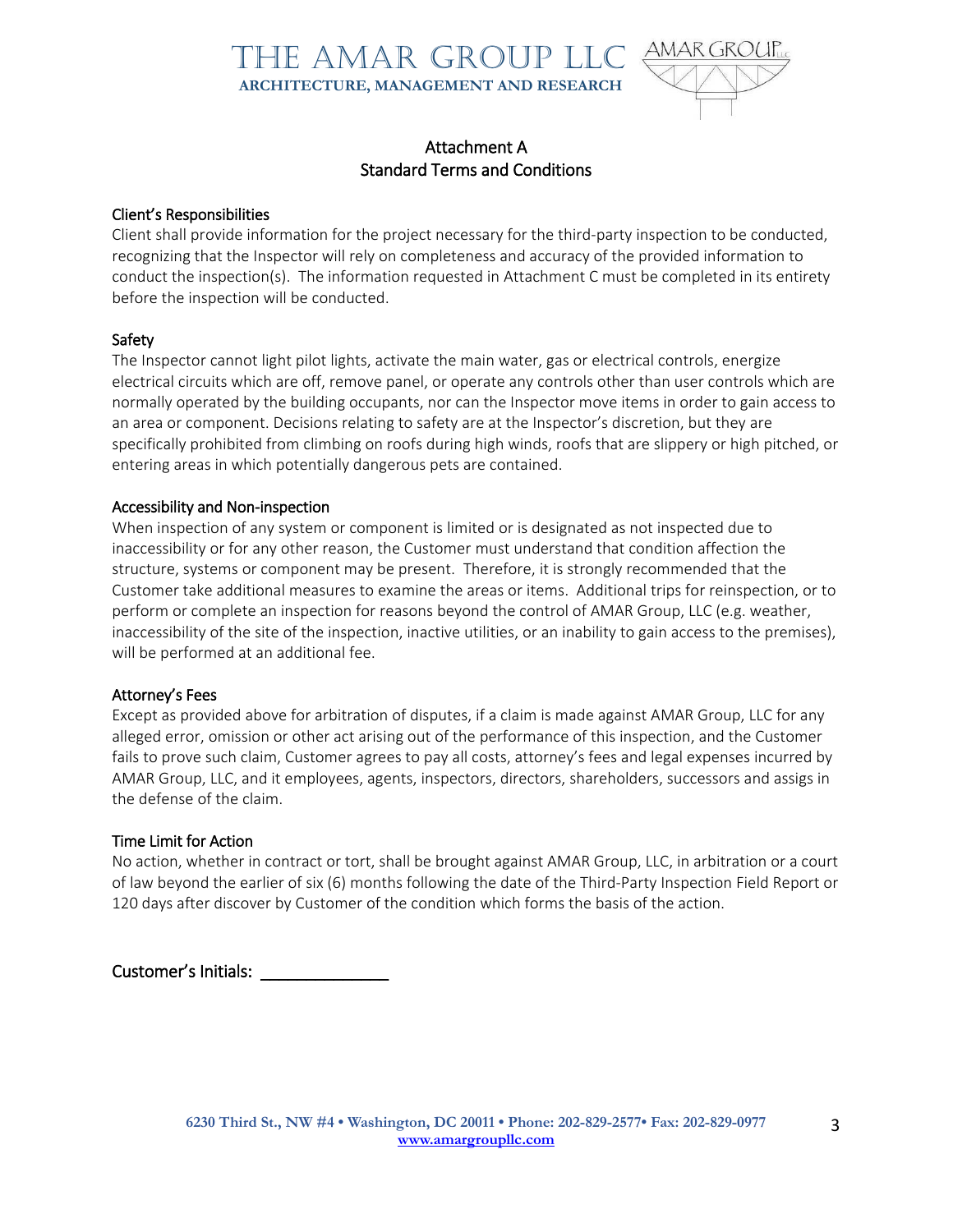

#### Limited Warranty

The Customer acknowledges that AMAR Group, LLC, warrants only that its inspection services will be performed in accordance with the Scope of Work (Attachment B) and the acceptable professional practices as set forth in the District of Columbia Third Party Program Procedure Manual (2018). In the event of a breach or a failure of the foregoing warranty, misrepresentation or negligent inspection by AMAR Group, LLC (excluding willful misconduct), Customer agrees that the liability of AMAR Group, LLC, and of its agents, employees and inspectors, for claims or damages, costs of defense and suit, attorneys' fees, and expenses and payments arising out of or in any way connected with errors or omissions in the inspection or the Inspection Report shall be limited to liquidated damages in an amount equal to an amount paid for inspection to AMAR Group, LLC by Customer. Customer and AMAR Group, LLC, acknowledge the liquidated damages are not intended as a penalty but are intended (1) to reflect the fact that actual damages may be difficult and impractical to ascertain; to allocate risk between AMAR Group, LLC and Customer; and 3. To enable AMAR Group, LLC, to perform the inspection at the stated fee. In the event of the tender by AMAR Group, LLC of a refund of the Inspection Fee, such refund shall be full and final settlement for all present and future claims and causes of action and AMAR Group, LLC, shall be thereupon generally and fully released.

Except as expressly provided herein, Customer agrees to indemnify and hold AMAR Group, LLC, harmless from and against all liability, claims, causes of action, damages ad actions, including AMAR Group, Inc's breach of contract, misrepresentation ad negligence, and including costs and attorney's fees, related to or arising from the conduct of the inspection which is the subject of this Agreement (excluding willful misconduct).

#### Inspector-related Claims

Customer hereby expressly waives any cause of action against the inspector personally, excluding only willful misconduct, and agrees to look solely to AMAR Group, LLC, for any and all liability related to the inspection, including the misrepresentation or negligence of the inspector. Customer hereby agrees to indemnify the inspector personally for any and all causes of action, including costs of defense and attorney's fees, related to or arising from any claim brought by Customer against the Inspector.

#### Third-Party Indemnification

The Third-Party Inspection Field Report is not intended for use by anyone other than the Customer and DCRA. No third party shall have any right arising from this Agreement or the Inspection Report. In consideration for the furnishing of the Property Inspection Report, the Customer agrees to indemnify and hold harmless AMAR Group, LLC, its agents, employees, inspectors, directors, officers, shareholders, successors and assigns, for all costs, expenses, legal fees, awards, settlements, judgments, ad any other payments of any kind whatsoever incurred and arising out of a law suit, cross-complaint, countersuit, arbitration, administrative proceeding, or any other legal proceeding brought by any third party who claims that he relied on representations made in such Third-Party Inspection Field Report and was damaged thereby. Customer's request that AMAR Group, LLC, release copies of the Third-Party Inspection Field Report shall be made in writing.

Customer's Initials: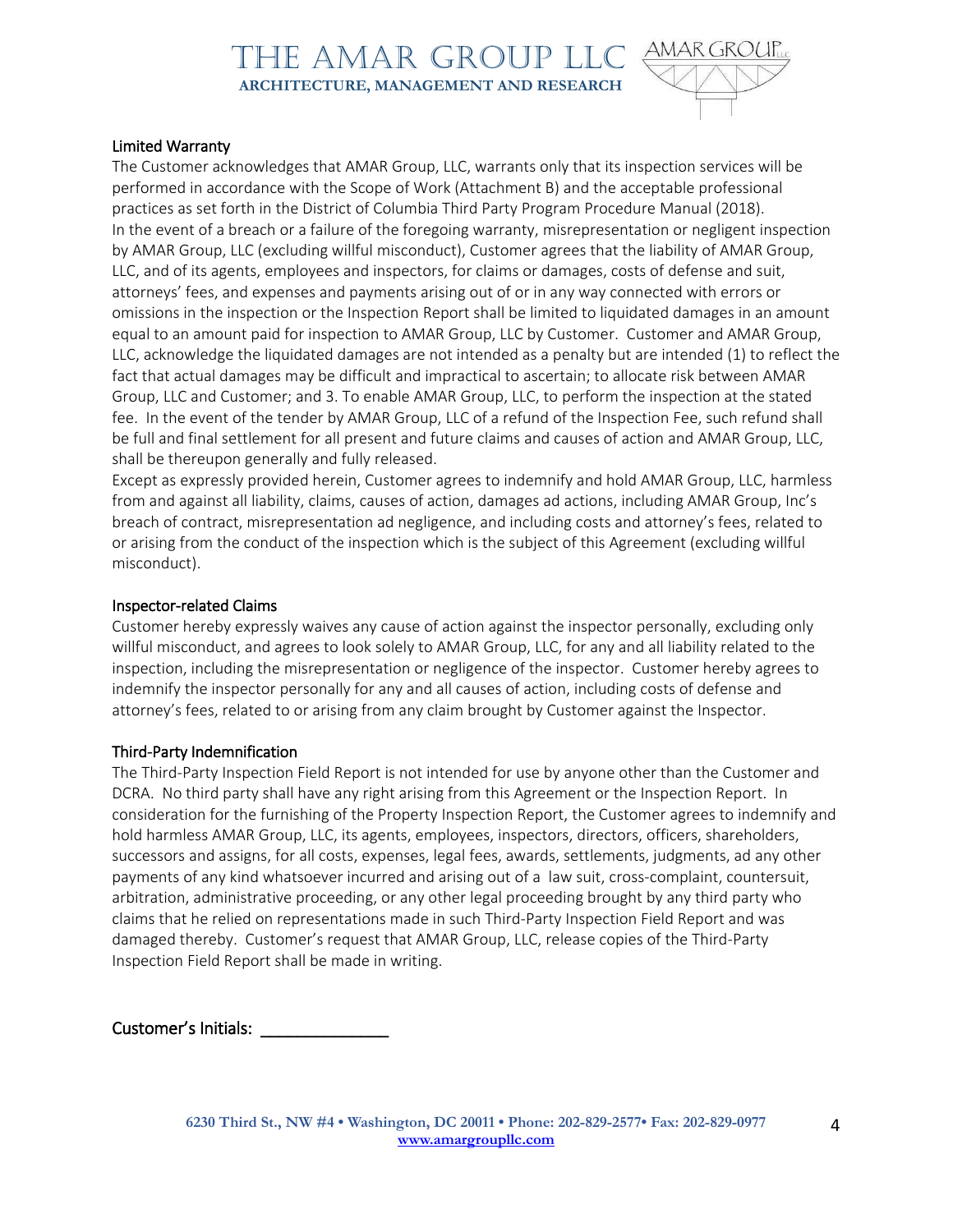



## Attachment B Scope of Work

| Building Permit #:   |  |
|----------------------|--|
| Electrical Permit #: |  |
| Plumbing Permit #:   |  |
| Mechanical Permit #: |  |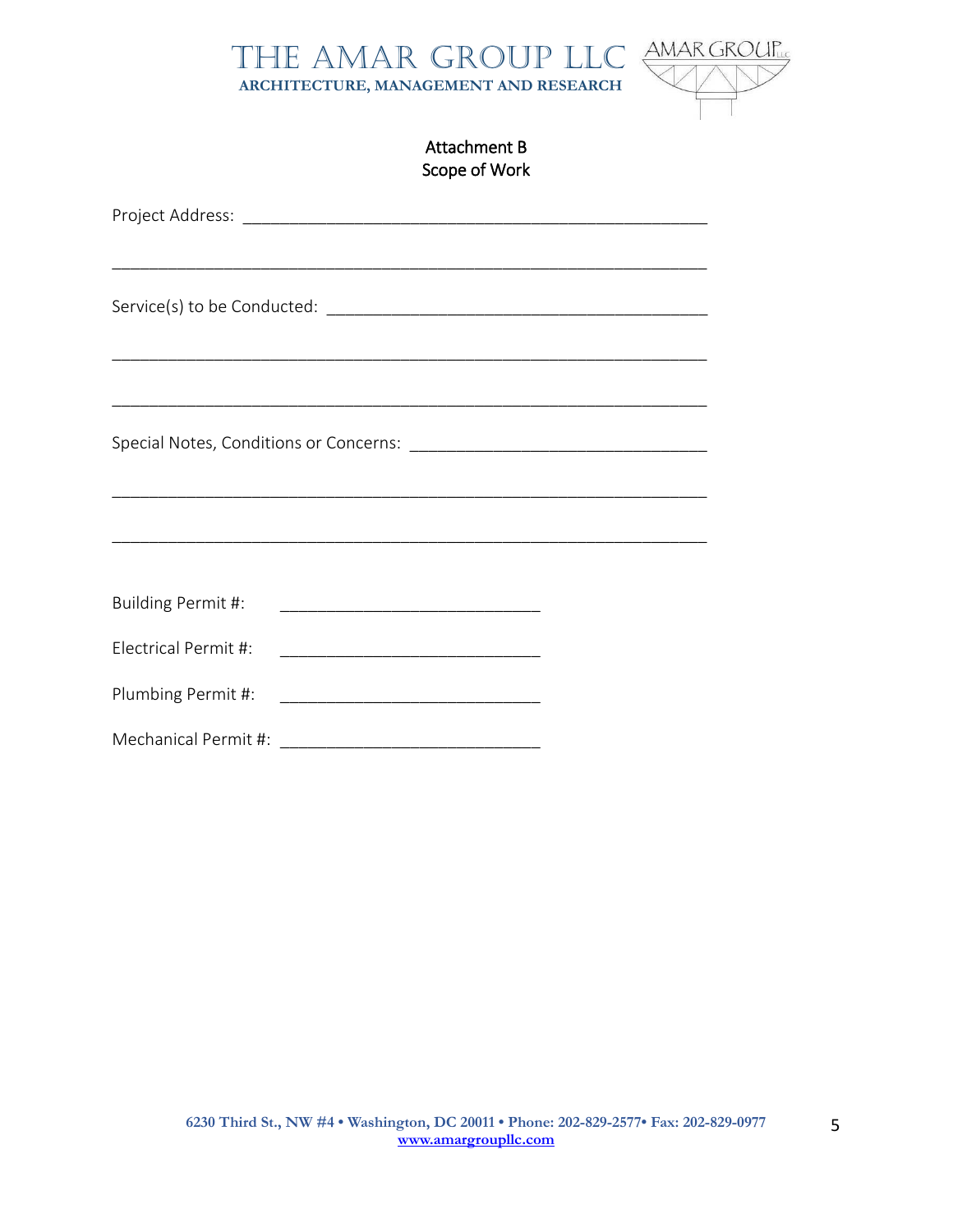

## Attachment C Contact Information

This form must be completed in its entirety before an inspection will be conducted Please print legibly

| Requestor/Contact Information: |                                                               |  |
|--------------------------------|---------------------------------------------------------------|--|
| Contact's Name:                |                                                               |  |
|                                |                                                               |  |
| Cell Phone Number:             |                                                               |  |
| Fax Number:                    |                                                               |  |
| E-mail Address:                |                                                               |  |
|                                | Responsible Party (Person responsible for paying the invoice) |  |
| Contact's Name:                |                                                               |  |
|                                |                                                               |  |
| Cell Phone Number:             | <u> 1980 - Jan Barnett, fransk politik (d. 1980)</u>          |  |
| Fax Number:                    |                                                               |  |
| <b>Mailing Address:</b>        |                                                               |  |
|                                |                                                               |  |
| E-mail Address:                |                                                               |  |